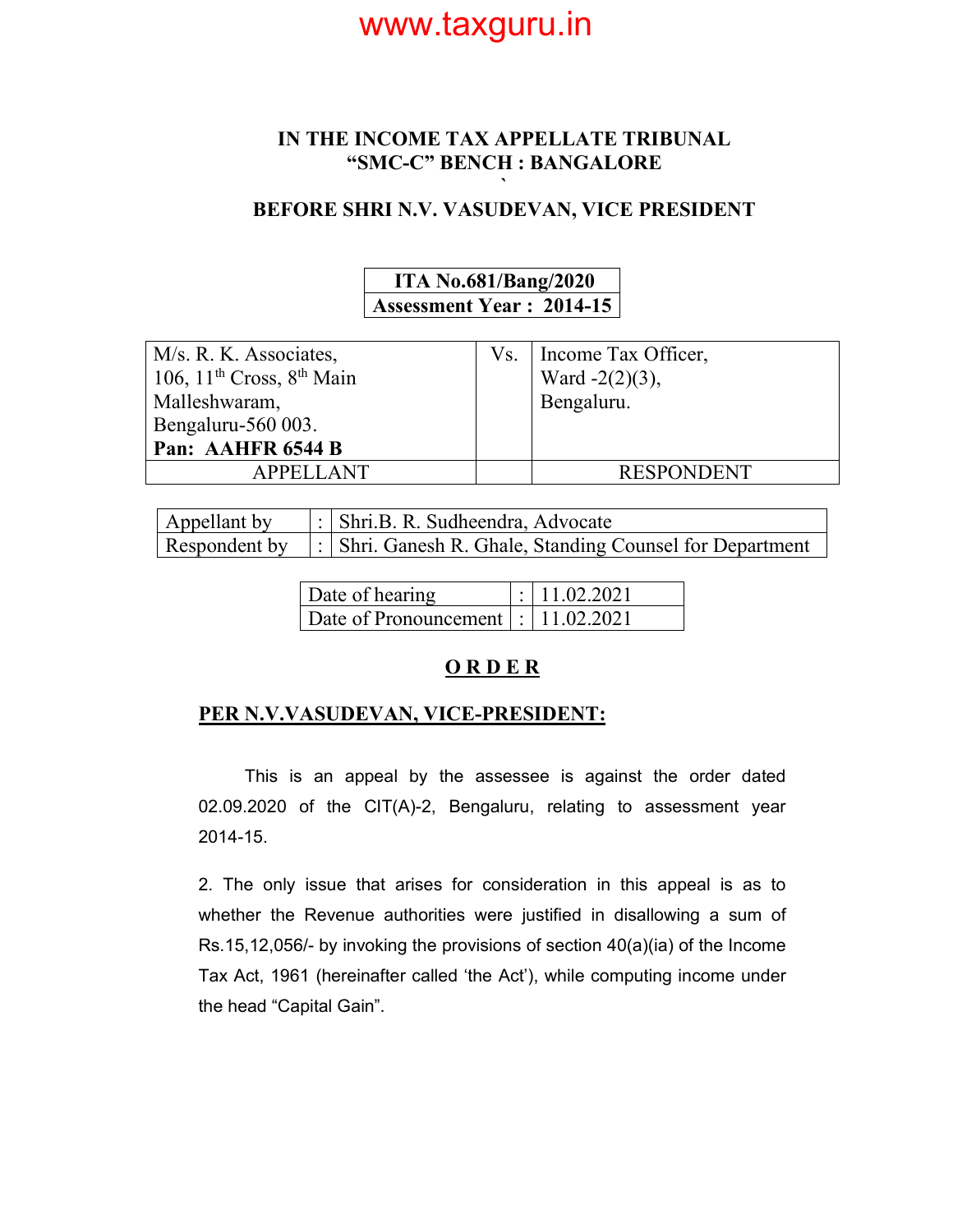ITA No.681/Bang/2020

3. The assessee is a partnership firm. The assessee filed the return of income declaring loss of Rs.1,47,535/-. The computation of the total income of the assessee was as follows:

|              | Details.                                                                                                                 | Ry. | IL. | 二尾山                   |
|--------------|--------------------------------------------------------------------------------------------------------------------------|-----|-----|-----------------------|
| [A]          | INCOME FROM BUSINESS OR PROFESSION<br>Excess of expenditure over income as per the income & expenditure account          |     |     | 24,869,023            |
|              | Less : Income considered under capital gain head.                                                                        |     |     | 25.013.605            |
|              | Add: Depreciation debtted in the profit/foss account                                                                     |     |     | 1,909                 |
|              | Legg: Depreciation as per income tax act<br>Front or loss from business or profession                                    |     |     | 6,862.<br>(147, 5351) |
| 围            | LONG TERM CAPITAL CAIN FROM SALE OF IMMOVABLE PROPERTY.<br>Long term capital loss from sale of Hotel as per Annexure - I |     |     | (54,327,112)          |
|              | <b>AISTRACT</b>                                                                                                          |     |     |                       |
| LAS          | income from business or profession                                                                                       |     |     | (147.515)             |
| M            | Long term eapital less                                                                                                   |     |     | (\$4,322,112)         |
|              | Gruss Total Income                                                                                                       |     |     | (147, 333)            |
| <b>Less:</b> | Deduction under Chapter VIA                                                                                              |     |     |                       |
|              | Total income                                                                                                             |     |     | (147,515)             |
|              | Total income rounded off                                                                                                 |     |     | (142.540)             |
|              | Warrant Address and the other                                                                                            |     |     |                       |

### 4. The computation of income under the head "Capital Gain" as given by the assessee was as follows:

Computation of Long Term Capital Gams For the Assessment Year 2014/15

| www.comp.com/winduplin/winduplin                          |            |             | Amazet                                  |
|-----------------------------------------------------------|------------|-------------|-----------------------------------------|
| Sale Consderation<br>Commission<br>Net Sale consideration |            |             | 275.195.852<br>7,000,056<br>267,490,796 |
| Date of Purchase                                          | 01/04/2004 |             |                                         |
| Land Cost                                                 |            | 2,000.000   |                                         |
| Cli for FY 2004/05<br>Cli for FY 2014/15                  | 480        |             |                                         |
| Indoxed Cost of acquisition of Land                       | 939        |             | 3,912,500                               |
| Cost of Improvements up to 31.03.2009                     |            | 126.227.514 |                                         |
| CII for FY 2008/09<br>CII for FY 2014/15                  | 582<br>939 |             |                                         |
| Indexed Cost of improvement.                              |            |             | 203,665,731                             |
| Cost of Improvement tiom 01.04 2009 to 02.07.2013         |            |             | 114,255,677                             |
| Long Term Capital Loss                                    |            |             | (54,327,112)                            |

5. It can be seen from the computation of income under the head "Capital Gains" that the assessee had deducted a sum of Rs.76,99,056/ on account of commission while computing income under the head "Long

2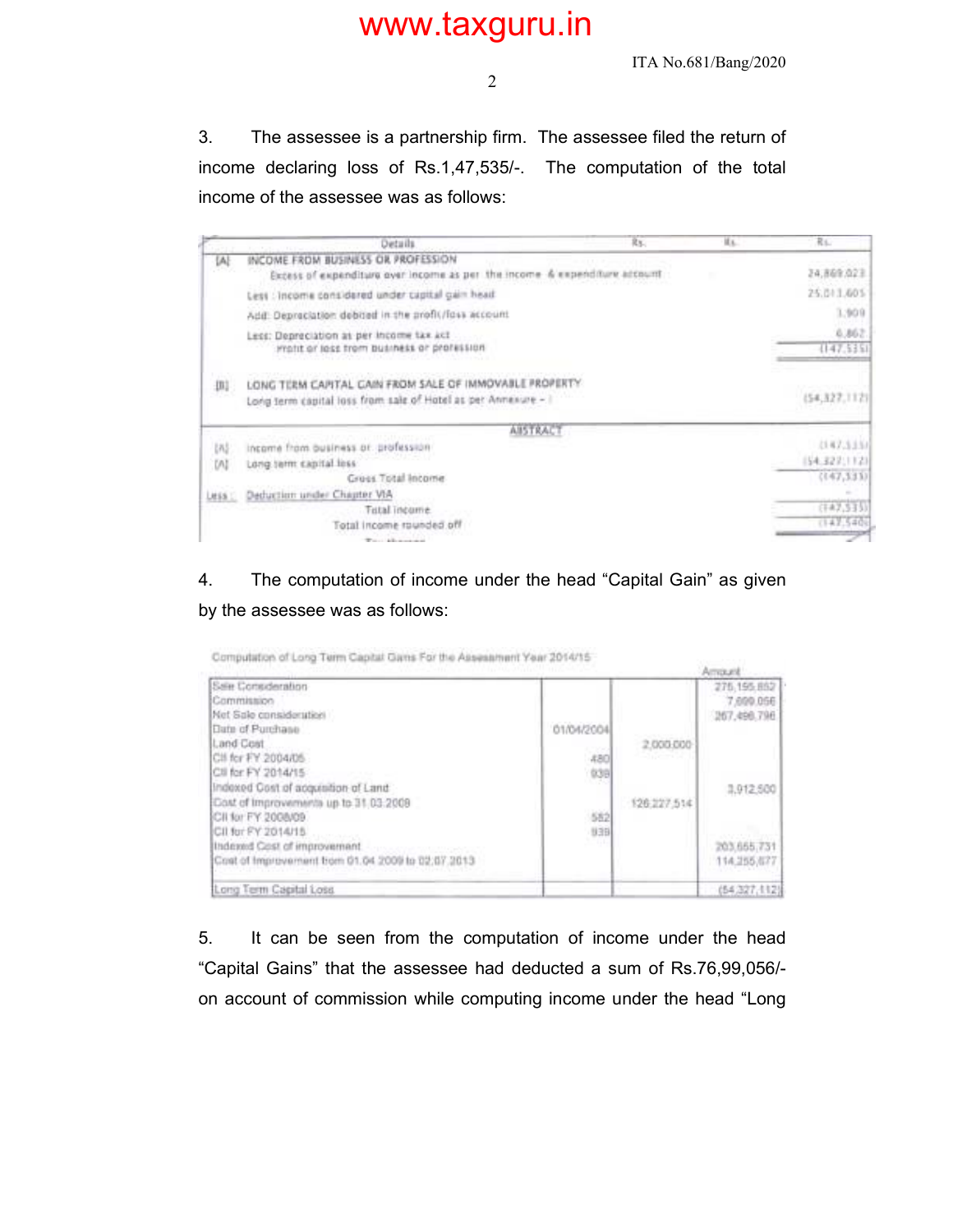ITA No.681/Bang/2020

3

Term Capital Gain". The assessee had sold a property and declared Long Term Capital Gain (LTCG) on sale of property. In the course of assessment proceedings, the AO found that on the total commission of Rs.76,99,056/- paid in connection with the sale of the property, the assessee had deducted tax at source only on a sum of Rs.61,86,988/-. In respect of difference viz., Rs.15,12,056/- no TDS had been done by the assessee. The AO invoked the provisions of section  $40(a)(ia)$  of the Act and made the addition of Rs.15,12,056/- to the total income returned by the assessee.

6. Before CIT(A), the assessee submitted that the provisions of section 40(a)(ia) of the Act are not applicable while computing income under the head "Capital Gain" and therefore the disallowance made by the AO cannot be sustained. On perusal of the order of CIT(A), it appears that in para 7.4, he has proceeded on the basis that the assessee can be treated as the assessee in default under section 201 of the Act and accordingly he confirmed the order of the AO. A reading of the conclusions of the CIT(A) in paras 7.4 and 8 of the impugned order can only lead to the above conclusion. These paragraphs reads as follows:

*"7.4 In the instant case, the appellant has paid commission of Rs.76,99.05&- for the sale of immovable property but has deducted tax at source only in respect of Rs\_61.86.988/-. Accordingly in view of the provisions of section 194H of the act, the appellant has failed to comply with the provisions of the act of deducting tax at source in regard to the balance amount of Rs.15,12,056/- and accordingly the appellant is assessee in default in respect of such tax as per the provisions of section 201 of the Act.* 

*8. As discussed above, since the provisions of section 40 (a) (ia) of the Act are not applicable thus the alternative contention of the appellant that the disallowance will be restricted to 30% of expenditure as per the provisions of this section applicable in the year under consideration, doesn't have any relevance."*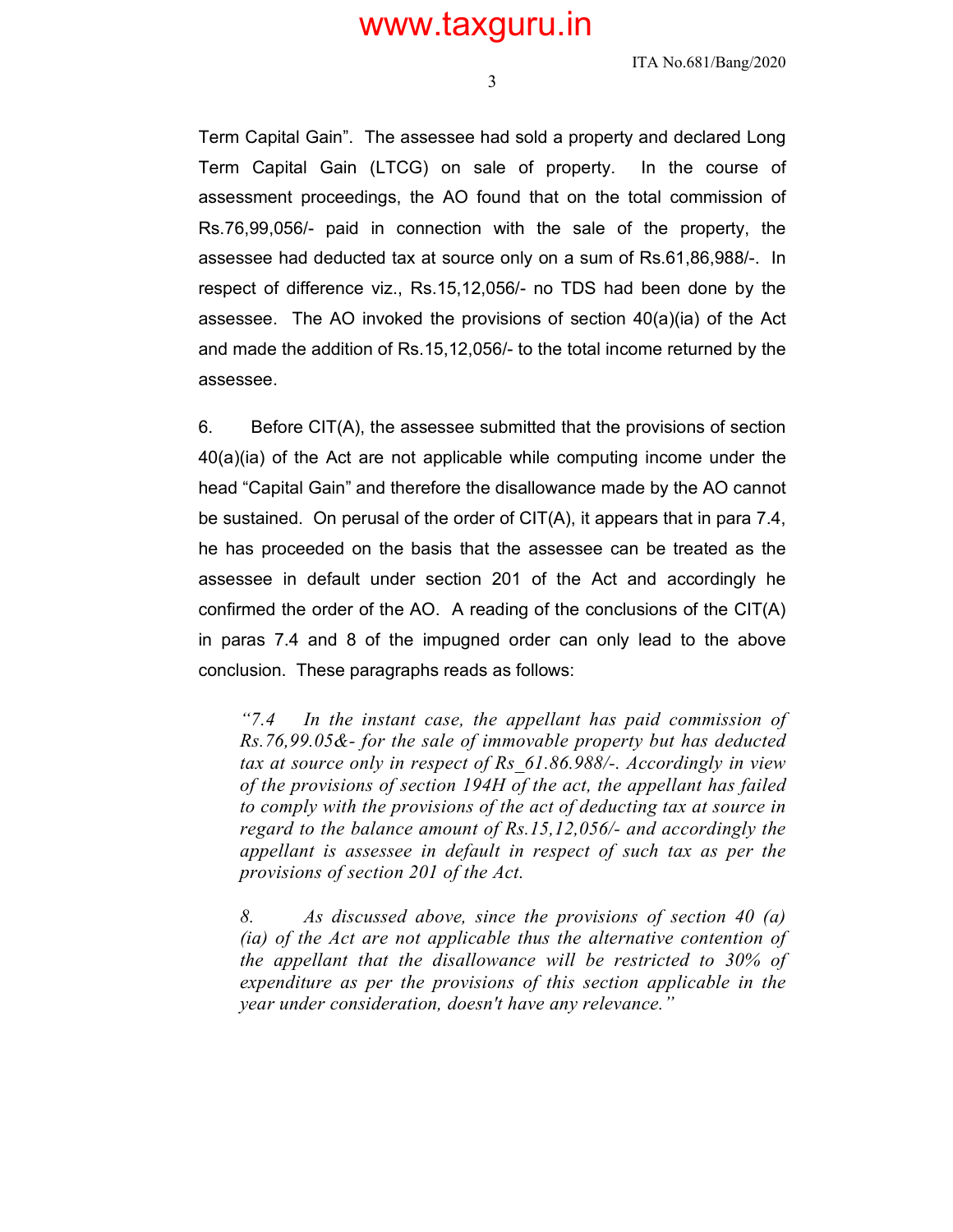4

7. Aggrieved by the order of the CIT(A), assessee is in appeal before the Tribunal. I have heard the rival submissions. The learned DR relied on the order of the CIT(A). The learned counsel for the Assessee reiterated the stand of the Assessee as put forth before the CIT(A).

8. I have considered the rival submissions. The provisions of Sec.40(a)(ia) of the Act reads thus:

#### **Amounts not deductible.**

**40.** Notwithstanding anything to the contrary in sections 30 to 38, **the following amounts shall not be deducted in computing the income chargeable under the head "Profits and gains of business or profession",—** 

(ia) *any interest, commission or brokerage*, *rent, royalty, fees for professional services or fees for technical services payable to a resident, or amounts payable to a contractor or sub-contractor, being resident, for carrying out any work (including supply of labour for carrying out any work*)**]**, on which tax is deductible at source under Chapter XVII-B and such tax has not been deducted or, after deduction, has not been paid on or before the due date $\frac{23a}{2}$  specified in sub-section (1) of section 139 :

**Provided** that where in respect of any such sum, tax has been deducted in any subsequent year, or has been deducted during the previous year but paid after the due date specified in sub-section (1) of section 139, *thirty per cent of* such sum shall be allowed as a deduction in computing the income of the previous year in which such tax has been paid :

 **Provided further** that where an assessee fails to deduct the whole or any part of the tax in accordance with the provisions of Chapter XVII-B on any such sum but is not deemed to be an assessee in default under the first proviso to sub-section (1) of section 201, then, for the purpose of this sub-clause, it shall be deemed that the assessee has deducted and paid the tax on such sum on the date of furnishing of return of income by the resident payee referred to in the said proviso.]

Explanation.—For the purposes of this sub-clause,—

(*i*) "commission or brokerage" shall have the same meaning as in clause (i) of the Explanation to section 194H;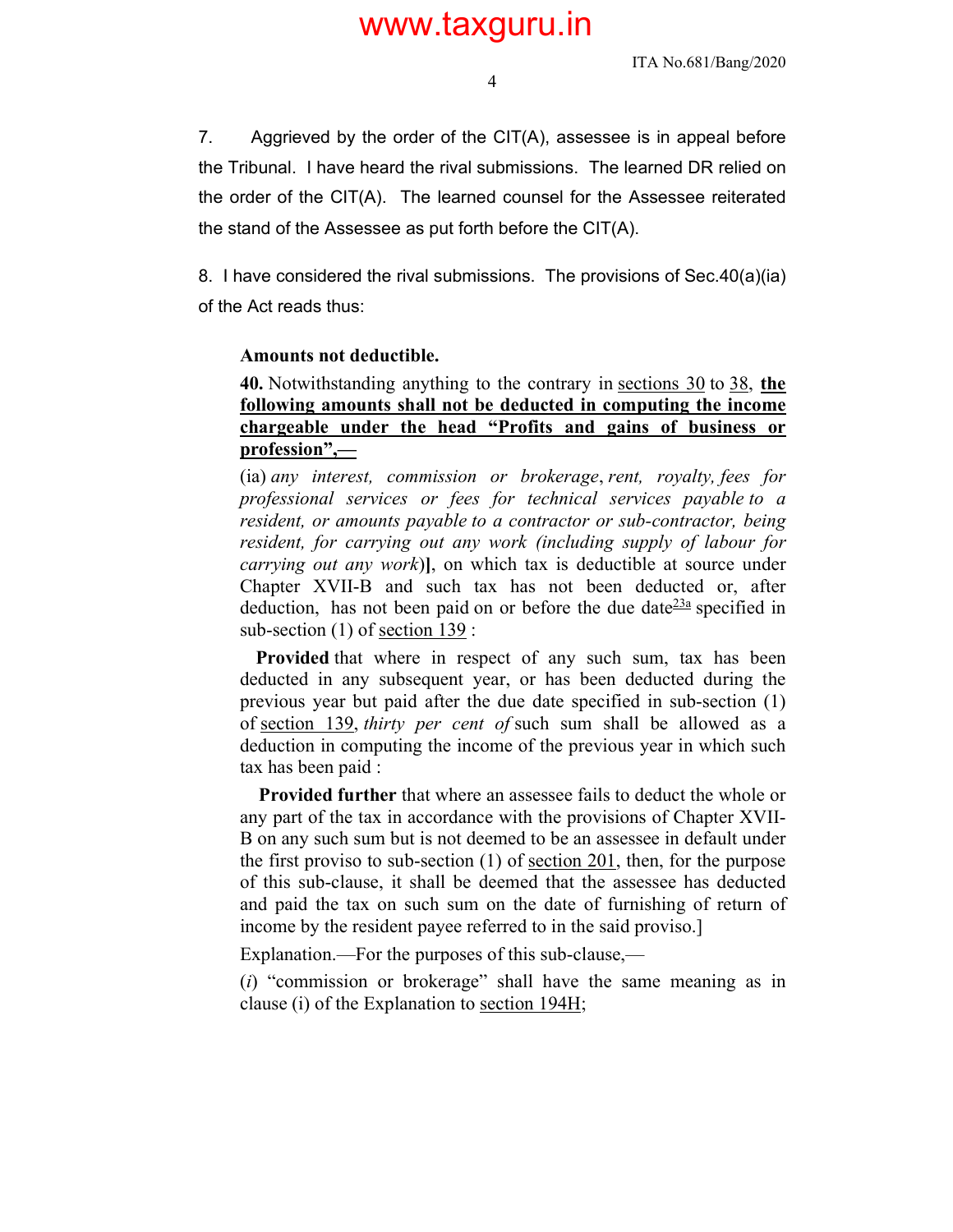ITA No.681/Bang/2020

5

(*ii*) "fees for technical services" shall have the same meaning as in Explanation 2 to clause (vii) of sub-section  $(1)$  of <u>section 9</u>;

(*iii*) "professional services" shall have the same meaning as in clause (a) of the Explanation to section 194J;

(*iv*) "work" shall have the same meaning as in Explanation III to section 194C;

(*v*) "rent" shall have the same meaning as in clause (*i*) to the *Explanation* to section 194-I;

(*vi*) "royalty" shall have the same meaning as in *Explanation 2* to clause  $(vi)$  of sub-section (1) of <u>section 9</u>;

9. The question for consideration is as to whether the provisions of Section 40(a)(ia) is applicable for computing the income chargeable under the head "Profits and gains of business or profession" or computation of income under any other heads of income also. Section 40 clearly stipulates that "Notwithstanding anything to the contrary in Sections 30 to 38, the following amounts shall not be deducted in computing the income chargeable under the head "Profits and gains of business or profession". Hence it is evident that the provisions of Section  $40(a)(ia)$  is applicable while computing income chargeable under the head "Profits and gains of business or profession" and it is not applicable to any other heads of income. In the case of Mrs. Sushila Mallick vs. ITO reported in 19 taxmann.com 233, the Hon'ble Lucknow ITAT has held that the brokerage had been paid on account of sale of the properties, the income of which had been shown under the head 'short-term capital gain'. The selling of properties was not the business of the assessee and, as such, the amount involved in the transaction relating to the selling of properties was not the part of turnover of the assessee. In view of same the Hon'ble ITAT held that in facts of the case the provisions of Section  $40(a)(ia)$  of the Act is not applicable. This decision was affirmed by the Hon'ble Allahabad High court in the case of CIT Vs. Sushila Mallick (2013) 36 taxmann.com 537 (All). In the case of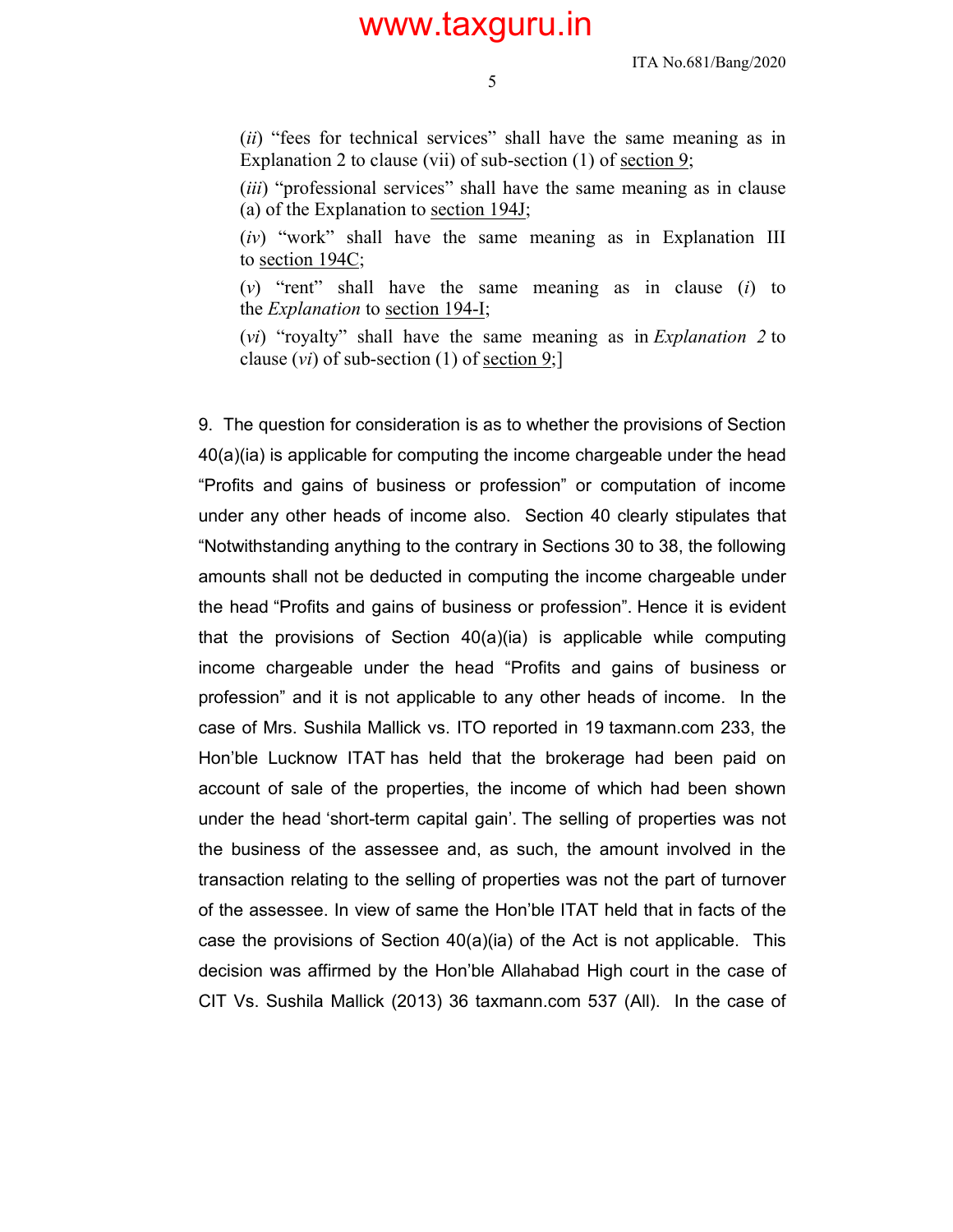ITA No.681/Bang/2020

6

Mahatma Gandhi Seva Mandir vs. DDIT(Exemp) reported in (2012) 21 taxmann. com 321 the Hon'ble ITAT Mumbai has held that the exception in Section 40 is carved out, only for the purpose of Section 28 and not for computing the exemption of income of a charitable trust under Section 11. The disallowance made under Section 40(a) will only go to enhance the business profit of an assessee whose income is assessable under Section 28 and not otherwise. Hence, provisions of Section 40(a) are not applicable in case of charitable trust or institution where income and expenditure is computed in terms of Section 11.

10. In view of the clear language of the relevant statutory provisions and in the light of decisions referred to in the earlier paragraphs, I am of the view that the disallowance  $u/s.40(a)(ia)$  of the Act made by the revenue authorities cannot be sustained and I direct the said addition to be deleted and allow the appeal of the Assessee.

11. In the result, appeal of the assessee is allowed. .

*Pronounced in the open court on the date mentioned on the caption page.*

 $Sd$ - **(B. R. BASKARAN) (N.V VASUDEVAN) Vice President** 

Bangalore, Dated : 11.02.2021 /NS/\*